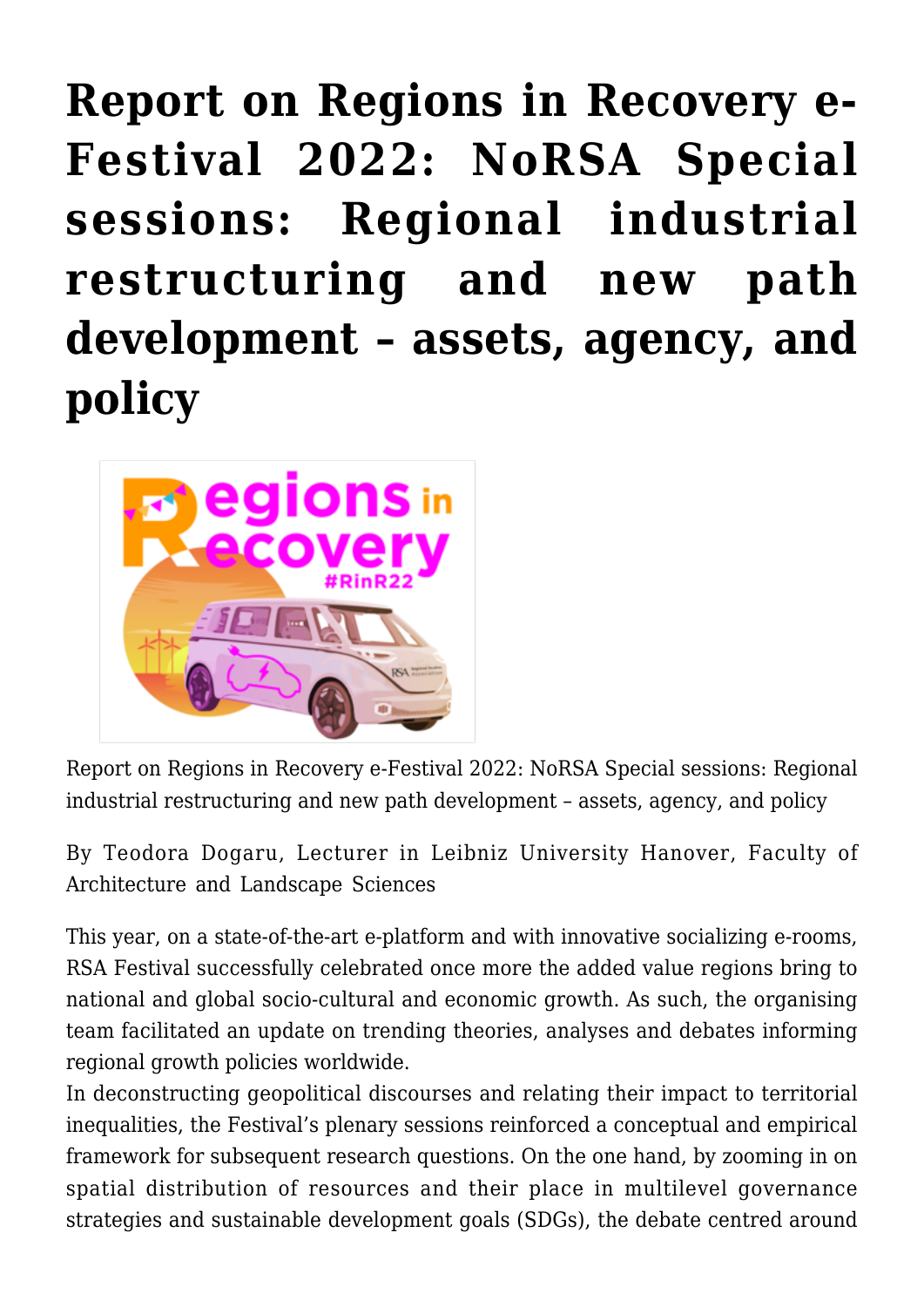sustainability, infrastructure, social/human capital, and communitarian wellbeing. On the other hand, by zooming out on the discussion, the bigger picture focalised this dual dimension (sustainability resource use/regional cultural identities and multilevel governance) through strategic regionalism. Here, envisioned constructions of the everyday (intriguingly and innovatively argued in the Opening Plenary) mirrored in multiple facets of capitalism, regionally informed by territorial inequalities (structurally emphasized in the EU plenary's debate led by John Bachtler and Lewis Dijkstra). Such a context already ignited lines of thought towards the evolution, analytical methods, and integration of a socio-cultural dimension in sustainable regional policies while searching for new regional, strategic, resource-designed horizons in capitalism.

Following the economic geography path, NoRSA's transformative, mixed-methods research setting (moderated and guided by Roman Martin & Marte Solheim) provided the audience with a three-fold scientific discussion.

Firstly, it was interesting to see how firm strategies refocus our understanding of the basic needs-resources (assets) relationship in times of crises. On the one hand, listening to Jan Ole Rypestol, we learn that, in local economies, international firms gravitate towards asset preservation, while the human factor seems to be replaceable. On the other hand, looking into Spanish local economies (Simon Sanchez-Moral), when confronted with absence of basic resources (health), formal institutional standards reorganise; a process which gives space for entrepreneurship or diversification. Thus, I am wondering: are the structures of various global sectors related to basic-needs-resources sustainable (adequate firm size and resilience levels)? Is there a need for redefining intra-sectoral linkages through global cohesive policies in international trade in which both human capital and material resources are equally valuable?

Secondly, the issues related to the redistribution of human capital in transition sectors (Ben Vermeulen) and the occupational relatedness leading to higher-end functions in firms (Jason Deegan) gravitate previously related questions of firm level resilience strategies towards the need for refocusing the knowledge role of human capital in preventing local brain drain and unemployment. This reflects even further when considering the encompassing study on technological diffusion (presented by Tom Broekel) and its connection to different types of proximity in capitalising on the fact that complex technologies seem to diffuse faster.

Thirdly, going back to the original economic thoughts relating firms to social capital, the debates on the roles of local culture (Maximilian Brenner and Hanna Martin), actors and ecosystems for local growth (Jakob Eder, Francesco Tassi,